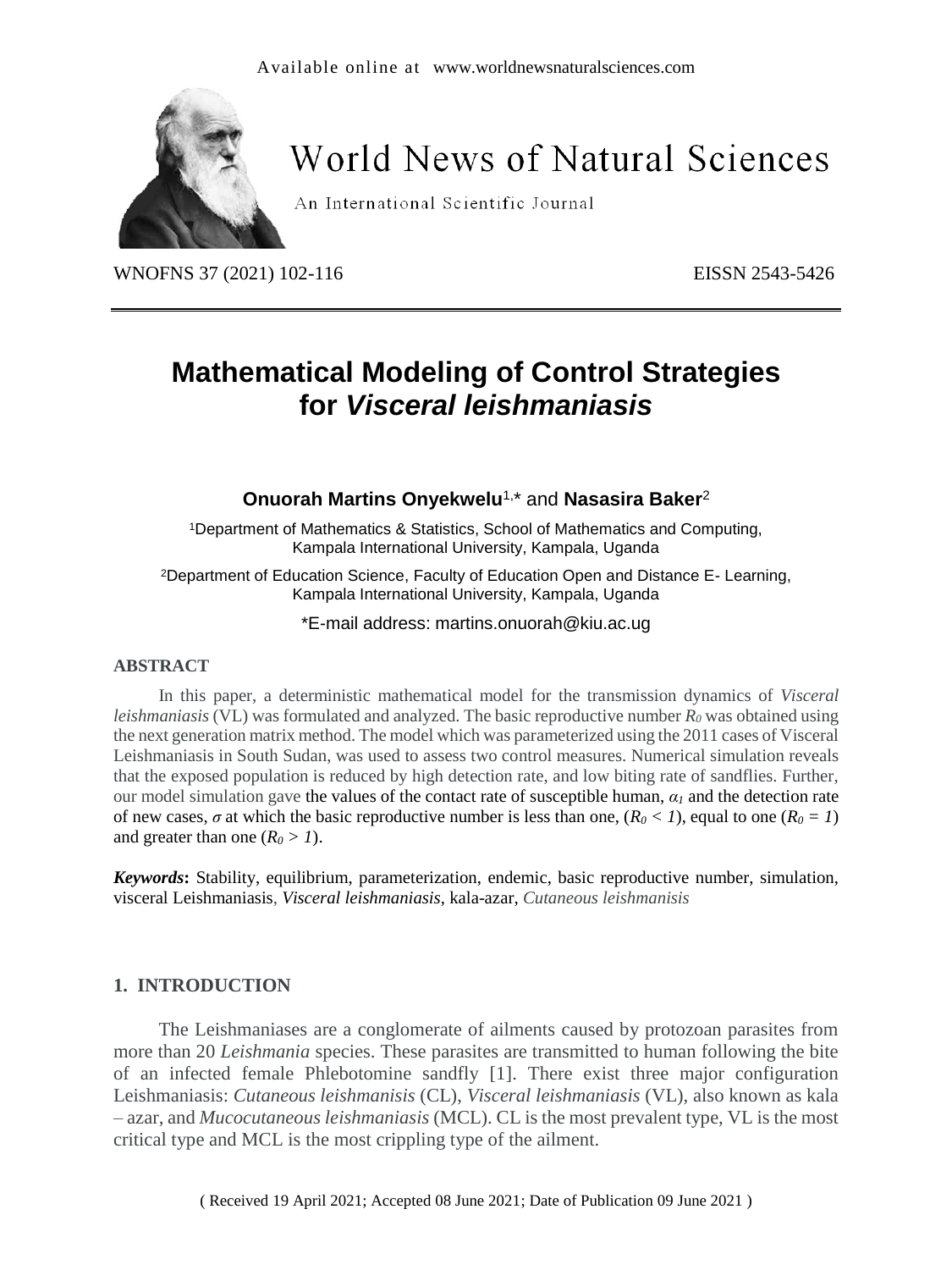## *World News of Natural Sciences 37 (2021) 102-116*

Some cases of visceral leishmaniasis is associated with symptoms which involve the lungs, pleura, oral mucosa, larynx, esophagus, stomach, small intestine, skin and bone marrow [2]. Post-kala-azar dermal leishmaniasis (PKDL) is a type of VL that usually results in skin eruption, either extemporaneously or as the aftermath of treatment [3]. Different regions and sub-regions of the world are associated with varying *Leishmania* species, for instance *Leishmania donovani* is common in East Africa, while *Leishmania infantum* is the leading species in Central Asia and North Africa.

The use of mathematical modeling to seek understanding of disease dynamics and in the assessment of control strategies dates back to the  $19<sup>th</sup>$  century [4]. Bacaër and Guernaoui [5] developed a model that considered the progression from latent to symptomatic stage in human as well as seasonality and fitted their model to real data. Stauch *et al.* [6] supported the elimination of VL program in the Indian sub-region by providing information on the basic reproductive number and other intervention parameters. Mohsim *et al.* [7] presented and analyzed a mathematical model that describes the dynamics of visceral leishmaniasis in a population with immigration of infective humans under mass vaccination strategy. Ribas *et al.* [8] used mathematical model to compare the performance of five control strategies in the control of zoonotic *Visceral leishmaniasis.*

Subramanian *et al*. [9] developed a compartment-based mathematical model of zoonotic *Visceral leishmaniasis* transmission among three different populations—human, animal and sandfly; dividing the human class into asymptomatic, symptomatic, post-kala-azar dermal leishmaniasis and transiently infected. Zamir *et al.* [10] proposed a mathematical model of visceral leishmaniasis epidemic with saturated infection incidence. Lutte *et al.* [11] fitted different visceral leishmaniasis transmission models that accounts for structural differences to data from six districts in Bihar India.

Biswas [12] studied and analyzed the dynamics of *Visceral leishmaniasis* incidence data from South Sudan. Agyingi & Wiandt [13] incorporated time delays into a SIS model that describes the transmission dynamics of *Cutaneous leishmaniasis*. Pantha & Elmojtaba [14] developed a deterministic model of *Visceral leishmaniasis* in human, vector and reservoir, carried out sensitivity of the basic reproductive number and applied optimal control theory using three variables. Gandhi *et al.* [15] characterized *Visceral leishmaniasis* time delay dynamical model and established the condition for the system's stability to switch and produces a periodic solution.

In this paper we coupled an SEIR model for human to an SI model for sandfly. The aim is to obtain data driven characteristics of leishmanisis in endemic population and evaluate two main leishmaniasis control strategies. The rest of the papers is organized as follows. In section 2 the model equation is described following sandfly life cycle and some basic assumptions. Section 3 captured the equilibrium and stability analysis via the threshold, basic reproductive number. Section 4 is dedicated for the model evaluation where data from South Sudan was used to parameterize the model followed by numerical simulation.

#### **2. MATERIALS AND METHODS**

#### **2. 1. Model formulation**

Here we used compartmental modeling strategy, where the human and sandfly population are enclosed in appropriate epidemiological groups. Specifically, we coupled an SEIR model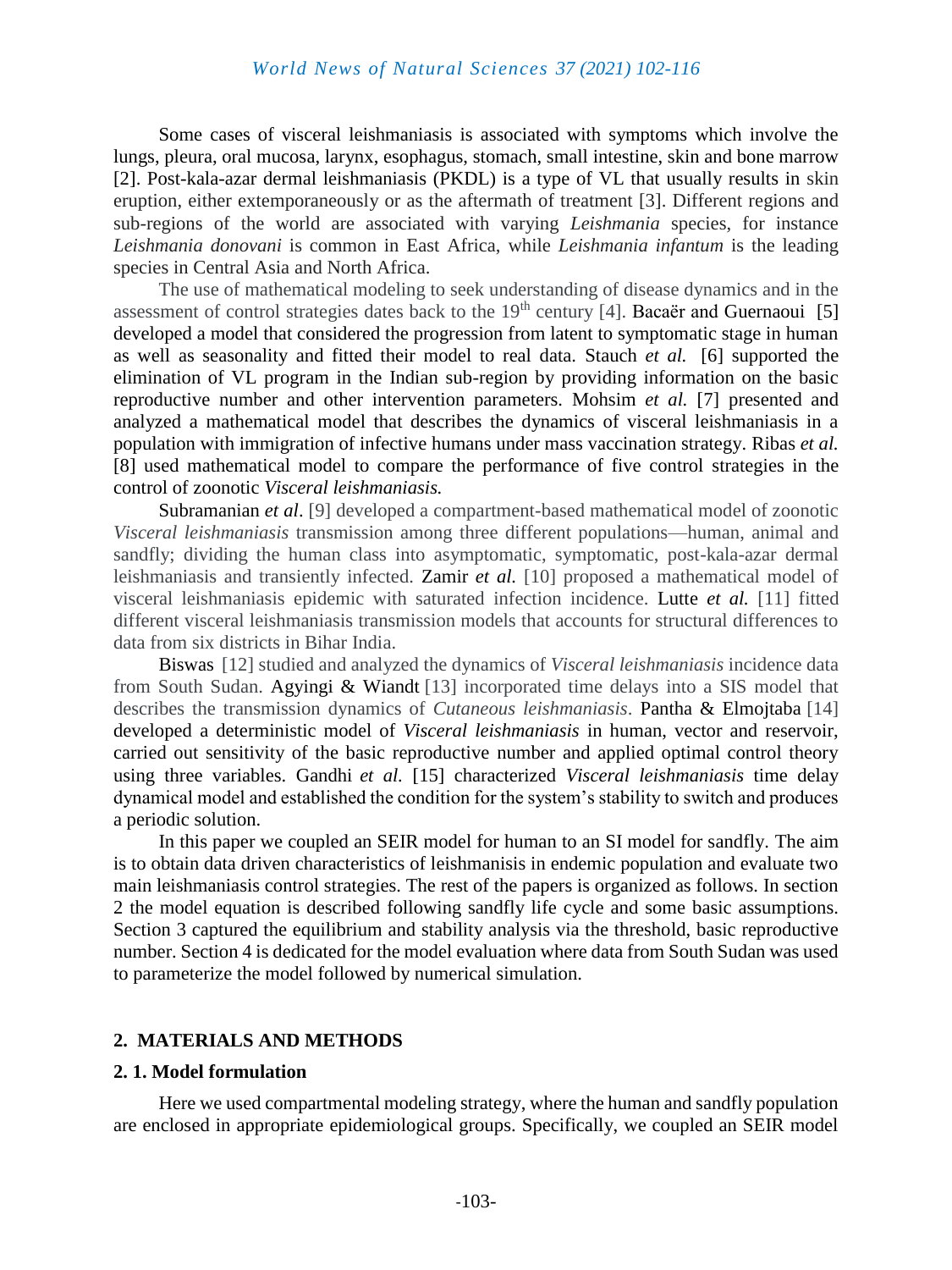for the human population to an SI model for the sandfly population. We assumed that the susceptible human population are recruited by either immigration or by birth at the rate  $\beta_1$  and that a certain proportion of it become infected at the rate  $\alpha_1 = ab_1$ , where a is the per capital biting rate of sandfly on human and,  $b<sub>1</sub>$ , is the transmission probability of VL per bite per human. This newly infected proportion is transferred to the exposed compartment where they remain until the expiration of the incubation period. A certain proportion in the exposed compartment, are detected and moved to the infectious compartment at the rate  $\sigma$ .

Following a successful treatment, a certain proportion of the infectious compartment are transferred to the recovered compartment at the rate  $\gamma$ . Members in all human compartments die naturally at the rate  $\mu_1$  and in addition human in the infectious compartment experiences death due to VL at the rate  $\rho$ . Thus, the human population at time t,  $N_H(t)$ , comprises of the  $S(t)$ , for the susceptible human population at a time t,  $E(t)$  for the exposed human population at a time t,  $I(t)$  for the infected human population at time t and  $R(t)$  for the recovered human population at time t, such that  $N_H(t) = S_1(t) + E(t) + I_1(t) + R(t)$ .

The sandfly population is represented by two compartments, namely the susceptible and the infectious compartments. The susceptible compartment is recruited by birth at the rate  $\beta_2$ , and became infectious following a bite for blood meal from an infected human at the rate  $\alpha_2 = ab_2$ , where a is as above and  $b_2$  is the transmission probability for sandfly infection with VL from human.

Since sandfly due not become ill of leishmanisis, sandfly population experiences only natural death at the rate  $\mu_2$ . Similarly the sandfly population at time t,  $N_s(t)$  comprises of  $S_2(t)$  for the susceptible sandfly population at time t, and  $I_2(t)$  for the infected sandfly population at time t, such that  $N_s(t) = S_2(t) + I_2(t)$ .



**Figure 1.** The schematic diagram for VL transmission.

Following the model formulation above and the schematic diagram Figure 1, we present our model as follows: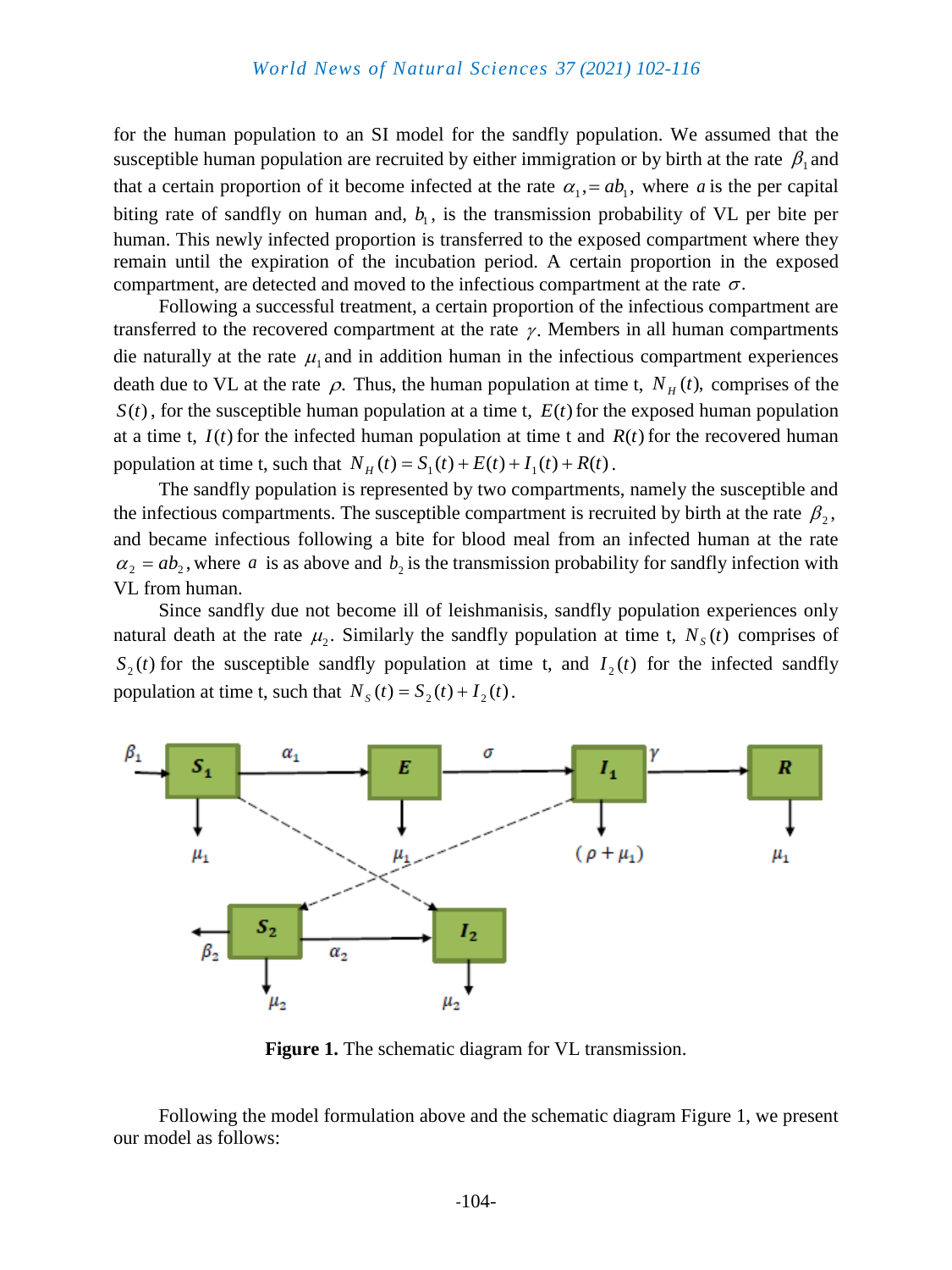$$
\frac{dS_1}{dt} = \beta_1 - \frac{\alpha_1 S_1 I_2}{N_H} - \mu_1 S_1,\tag{1}
$$

$$
\frac{dE}{dt} = \frac{\alpha_1 S_1 I_2}{N_H} - (\sigma + \mu_1) E,\tag{2}
$$

$$
\frac{dI_1}{dt} = \sigma E - (\gamma + \rho + \mu_1)I_1,\tag{3}
$$

$$
\frac{dR}{dt} = \gamma I - \mu_1 R,\tag{4}
$$

$$
\frac{dS_2}{dt} = \beta_2 - \frac{\alpha_2 S_2 I_1}{N_H} - \mu_2 S_2,\tag{5}
$$

$$
\frac{dI_2}{dt} = \frac{\alpha_2 S_2 I_1}{N_H} - \mu_2 S_2.
$$
\n(6)

## **Table 1.** Model parameters, their description and values.

| <b>Parameters</b> | <b>Description</b>                                            | <b>Value</b>                      | <b>Reference</b> |
|-------------------|---------------------------------------------------------------|-----------------------------------|------------------|
| $\beta_1$         | Recruitment rate of susceptible human,                        | $200 \, day^{-1}$                 | $[19]$           |
| $\beta_2$         | Recruitment rat of sand flies,                                | 500 $day^{-1}$                    | [19]             |
| $\alpha_1$        | Transmission rate of human,                                   | 0.00003                           | Estimated        |
| $\mu_1$           | The natural death rate of human                               | $2.7 \times 10^{-5} \, days^{-1}$ | $[20]$           |
| a                 | Biting rate of sandflies on human                             | 0.25                              | [6]              |
| b <sub>1</sub>    | Transmission probability from infected<br>sandfly to human    | 0.00012                           | Estimated        |
| b <sub>2</sub>    | Transmission probability from infected<br>human to sandfly    | 0.045                             | Estimated        |
| $\sigma$          | Detection rate of infected human                              | 0.045                             | Estimated        |
| $\gamma_1$        | Recovery rate of infected human                               | 0.21                              | [19]             |
| $\alpha_2$        | Transmission rate of sand flies                               | 0.025                             | Estimated        |
| $\mu_2$           | Natural death rate of sand flies                              | $0.073 \, days^{-1}$              | $[19]$           |
| $\rho$            | Death rate of infected human due to<br>visceral leishmaniasis | 0.0112                            | $[21]$           |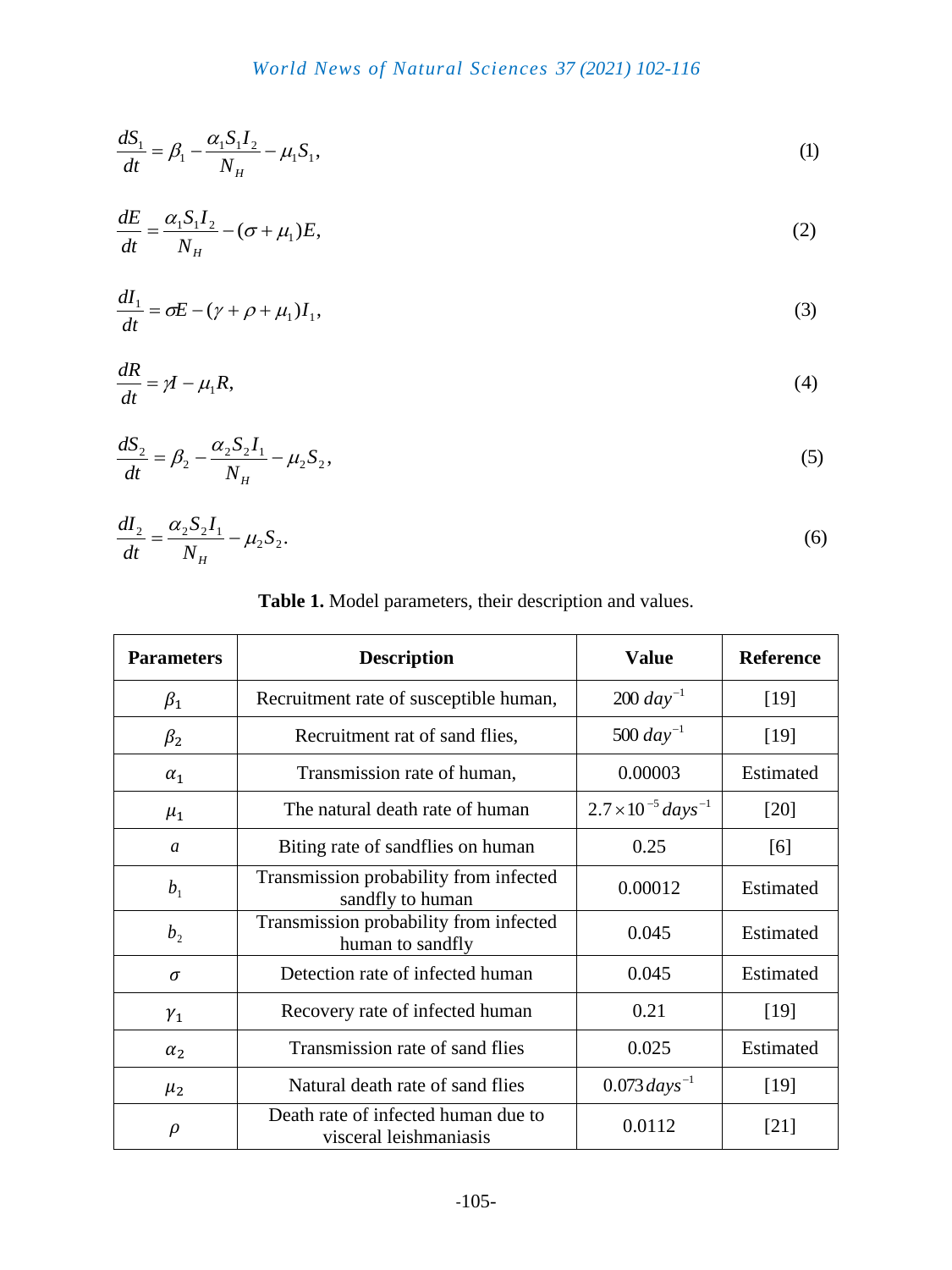## **2. 2. Positivity of solutions**

Consider the region:  $D = \{(S_1, E, I_1, R, S_2, I_2)\}$  $\int$  $\left\{ \right\}$  $\vert$  $\overline{\mathcal{L}}$ ⇃  $\int$  $=\left\{ (S_1, E, I_1, R, S_2, I_2) \in \Re_+^6 : N_H \leq \frac{P_1}{P_1}, N_S \leq \frac{P_2}{P_2} \right\}$ 2 2  $\overline{1}$  $\mathcal{F}_1, E, I_1, R, S_2, I_2$   $\in \mathfrak{R}^6_+ : N_H \leq \frac{\mu_1}{\mu_2},$  $\mu$  $\beta$  $\mu$  $D = \left\{ (S_1, E, I_1, R, S_2, I_2) \in \Re_+^6 : N_H \leq \frac{\beta_1}{N_H}, N_S \leq \frac{\beta_2}{N_H} \right\}$ . It can be shown that the set *D* is positively invariant and an attractor of all positive solutions of the system  $(1)$  to  $(6)$ 

**Lemma 1:** The region  $D$  is invariant for the system  $(1)$  to  $(6)$ 

## **Proof:**

The rate of change of the total human population is given by

$$
\frac{dN_H}{dt} = \frac{dS_1}{dt} + \frac{dE}{dt} + \frac{dI_1}{dt} = \beta_1 - (\rho I_1 + \mu_1 N_1).
$$
\n(7)

While the rate of change of the total sandfly population is given by

$$
\frac{dN_{S}}{dt} = \frac{dS_{2}}{dt} + \frac{dI_{R}}{dt} = \beta_{2} - \mu_{2}N_{S}.
$$
\n(8)

By standard comparison theorem Martynyuk *et al.* [16],

$$
\frac{dN_H}{dt} \le \beta_1 - \mu_1 N_H \text{ and } \frac{dN_S}{dt} \le \beta_2 - \mu_2 N_S.
$$

Using the integrating factor method we have,  $N_H(t) \leq \frac{p_1}{t} + N_H(0) - \frac{p_1}{t} e^{-\mu_1 t}$  $\overline{1}$ 1 1  $(t) \leq \frac{P_1}{P_1} + |N_H(0) - \frac{P_1}{P_1}|e^{-\mu}$  $\mu$  $\beta$  $\mu$  $\beta_1$   $\begin{pmatrix} 0 & \beta_1 \end{pmatrix}$  $\overline{\phantom{a}}$  $\bigg)$  $\setminus$  $\overline{\phantom{a}}$  $\setminus$ ſ  $\leq \frac{P_1}{P_1} + |N_H(0) - \frac{P_1}{P_1}|e^{-\mu_1 t}$ , and

$$
N_{s}(t) \leq \frac{\beta_{1}}{\mu_{2}} + \left(N_{s}(0) - \frac{\beta_{2}}{\mu_{2}}\right) e^{-\mu_{2}t}.
$$
  
If  $N_{H}(0) \leq \frac{\beta_{1}}{\mu_{1}}$ , then  $N_{H}(t) \leq \frac{\beta_{1}}{\mu_{1}}$  and if  $N_{s}(0) \leq \frac{\beta_{2}}{\mu_{2}}$ , then  $N_{s}(t) \leq \frac{\beta_{2}}{\mu_{2}}$ .

Then all solutions enter *D* in finite time and remain non-negative for non-negative initial conditions. In this region, the system (1) to (6) is said to be well posed mathematically and epidemiologically.

2

#### **2. 3. Local Stability of Disease-free Equilibrium**

The disease-free equilibrium of the model is obtained by setting the right hand side of the model (1) to (6) to zero and solving the resulting equation to obtain;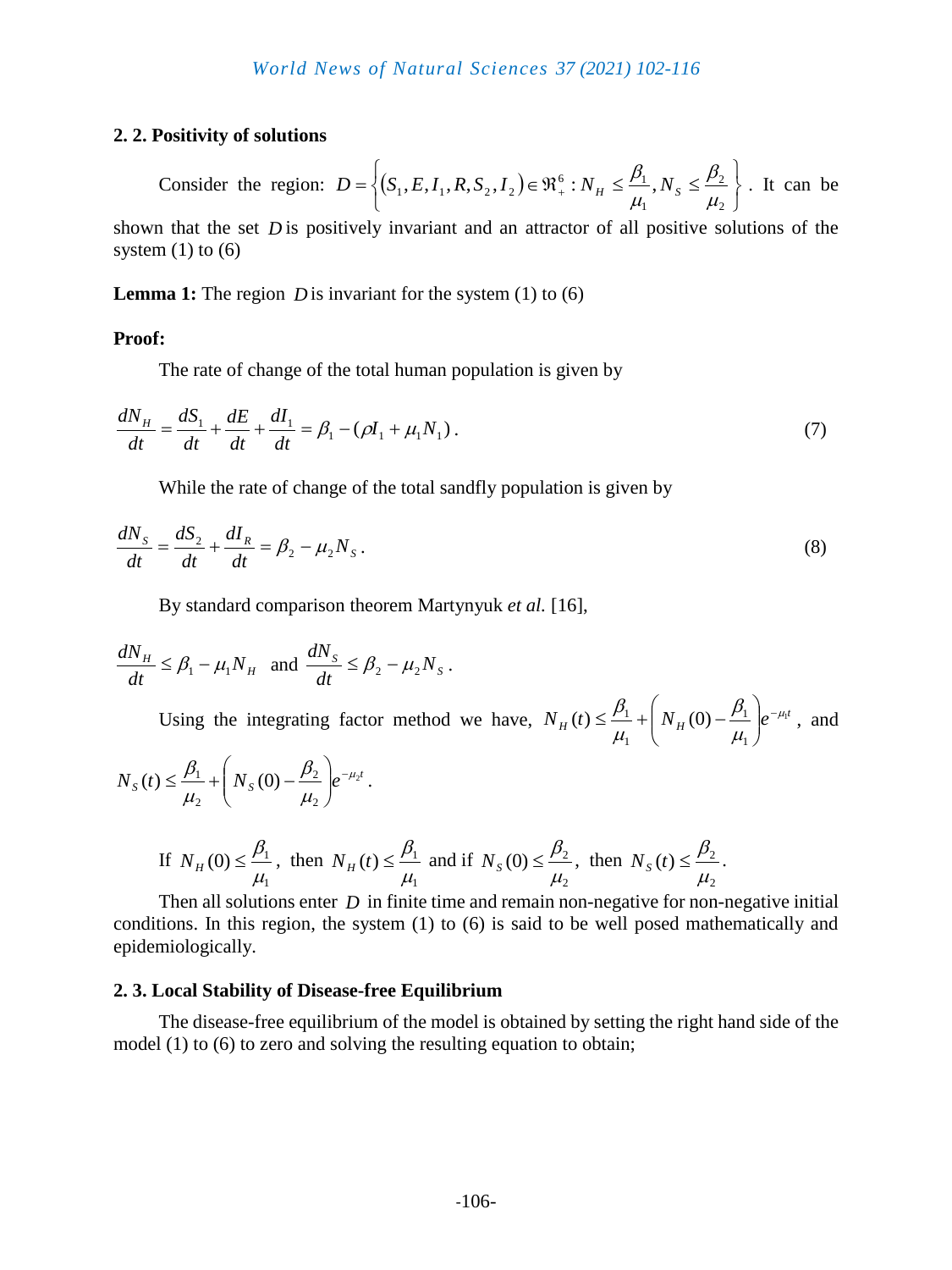$$
E^* = \begin{pmatrix} S_1^* \\ E^* \\ I_1^* \\ R \\ S_2^* \\ I_2^* \end{pmatrix} = \begin{pmatrix} \frac{\beta_1}{\mu_1} \\ 0 \\ 0 \\ 0 \\ \frac{\beta_2}{\mu_2} \\ 0 \end{pmatrix}
$$

(10)

## **2. 4. The basic reproductive number**

The basic reproductive number is a principal threshold in disease control. It is the number of persons and infected persons will infect during their infectious period. It is one of the principal tools threshold that can be used to determine whether a steady state is an attractor or fiddler. To establish the basic reproductive number of our model, we use the technique in Driessche & Watmough [17] Our model has three infective compartments namely the exposed human  $E$ , infected human,  $I_1$  infected sandfly  $I_2$ . Given that  $F$  is the matrix of new infections and  $V$  is the matrix of transfer of infective proportion, we have;

$$
F = \begin{pmatrix} 0 & 0 & \frac{\alpha_1 S_1}{N} \\ 0 & 0 & 0 \\ \frac{\alpha_1 S_1}{N} & 0 & 0 \end{pmatrix} \text{ and } V = \begin{pmatrix} -(\sigma + \mu_1) & 0 & 0 \\ \sigma & -(\gamma + \rho + \mu_1) & 0 \\ 0 & 0 & -\mu_1 \end{pmatrix}
$$
(11)

where:

$$
Adj(V) = \begin{bmatrix} \mu_2(y + \rho + \mu_1) & 0 & 0 \\ \delta \mu_2 & \mu_2(\sigma + \mu_1) & 0 \\ 0 & 0 & (\sigma + \mu_1)(y + \rho + \mu_1) \end{bmatrix}
$$

*and*

$$
\det(V) = -\mu_2 \big( \sigma + \mu_1 \big) \big( \gamma + \rho + \mu_1 \big) \tag{12}
$$

$$
V^{-1} = \begin{bmatrix} -\frac{1}{\sigma + \mu_1} & 0 & 0 \\ -\frac{\delta}{(\sigma + \mu_1)(\gamma + \rho + \mu_1)} & -\frac{1}{(\gamma + \rho + \mu_1)} & 0 \\ 0 & 0 & -\frac{1}{\mu_2} \end{bmatrix}
$$
(13)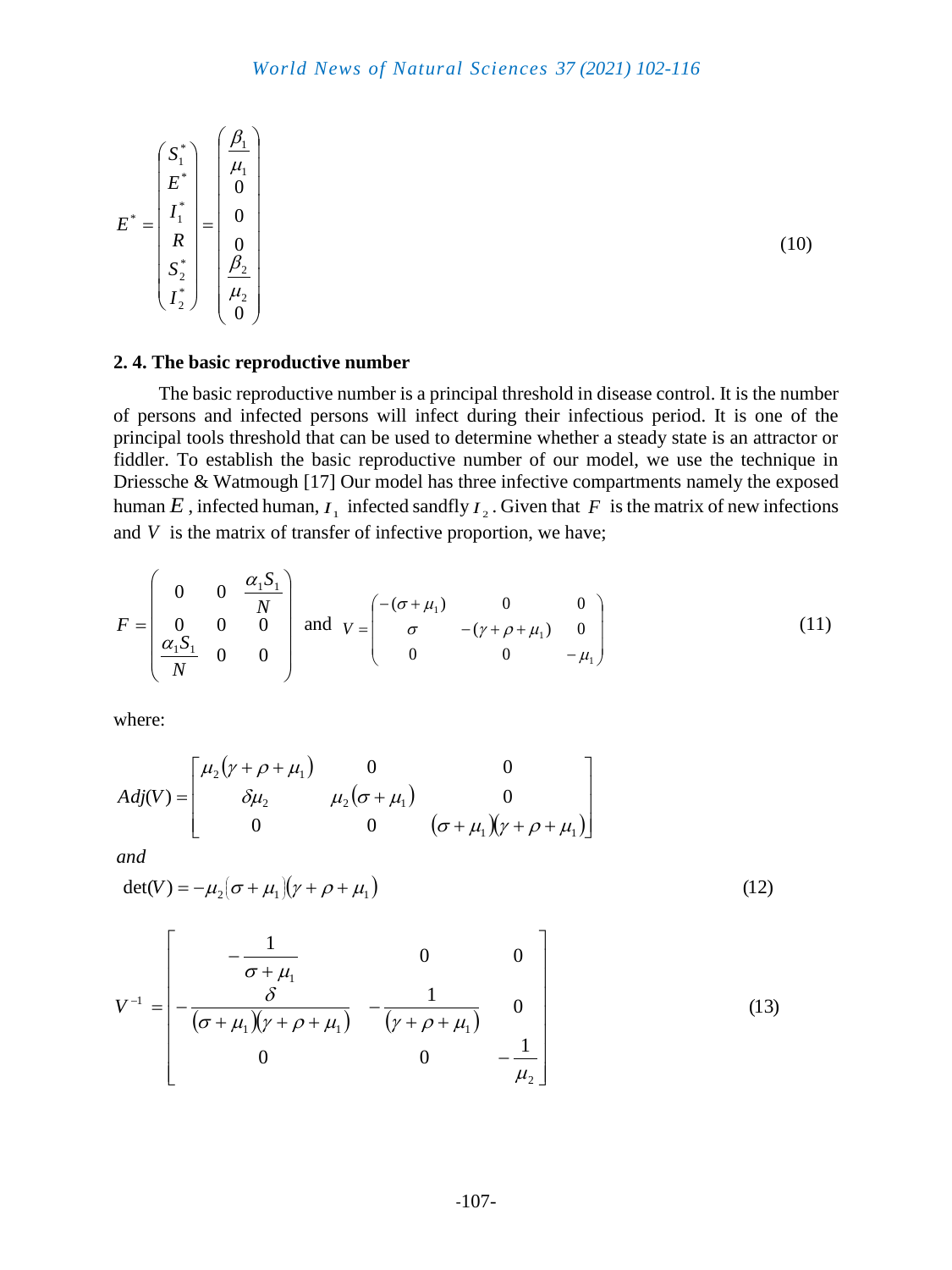$$
FV^{-1} = \begin{bmatrix} 0 & 0 & \frac{\alpha_1 S_1}{N} \\ 0 & 0 & 0 \\ \frac{\alpha_2 S_2}{N} & 0 & 0 \end{bmatrix} \begin{bmatrix} -\frac{1}{\delta + \mu_1} & 0 & 0 \\ \frac{-\delta}{(\sigma + \mu_1)(\gamma + \rho + \mu_1)} & \frac{-1}{(\gamma + \rho + \mu_1)} & 0 \\ 0 & 0 & \frac{-1}{\mu_2} \end{bmatrix},
$$
  

$$
= \begin{bmatrix} 0 & 0 & \frac{-\alpha_1 S_1}{N\mu_2} \\ 0 & 0 & 0 \\ \frac{-\alpha_2 S_2}{N(\sigma + \mu_1)} & 0 & 0 \end{bmatrix}.
$$
 (14)

The characteristic equation  $(A - \lambda I) = 0$  of equation (14) is given as

$$
\begin{bmatrix}\n-\lambda & 0 & \frac{-\alpha_1 S_1}{N_H \mu_2} \\
0 & -\lambda & 0 \\
\frac{-\alpha_2 S_2}{N_H (\sigma + \mu_1)} & 0 & -\lambda\n\end{bmatrix} = 0
$$
\n(15)

The spectral radius (dominant eigenvalue) of (15) and hence the basic reproductive number is

number is  
\n
$$
R_0 = \sqrt{\frac{\alpha_1 \alpha_2 S_1^* S_2^*}{\mu_2 (\sigma + \mu_1)(N_H^*)^2}}
$$
\n(16)

## **2. 4. 1. Interpretation of the basic reproductive number**

From the next-generation matrix approach Driessche & Watmough [17], and in reference to (16), 2  $1^{\cup}1$  $\mu$ α  $N$ <sub>H</sub>  $S_1$  is the number of individuals infected by one infected sandfly in a population

where everyone is naïve,  $(\sigma + \mu_2)$  $2^{\omega}$ <sub>2</sub>  $\sigma$  +  $\mu$ α  $N_H$ ( $\sigma$ +  $S_2$  is the number of sandfly an infected human will infect

as long as he/she remains infectious. This reproduction number derived by the next-generation approach serves as a threshold condition for the stability of the disease-free equilibrium, but it is difficult to interpret epidemiologically.

**Theorem 1.** The disease free equilibrium is locally asymptotically stable when  $R_0 < 1$  and unstable when  $R_0 > 1$ .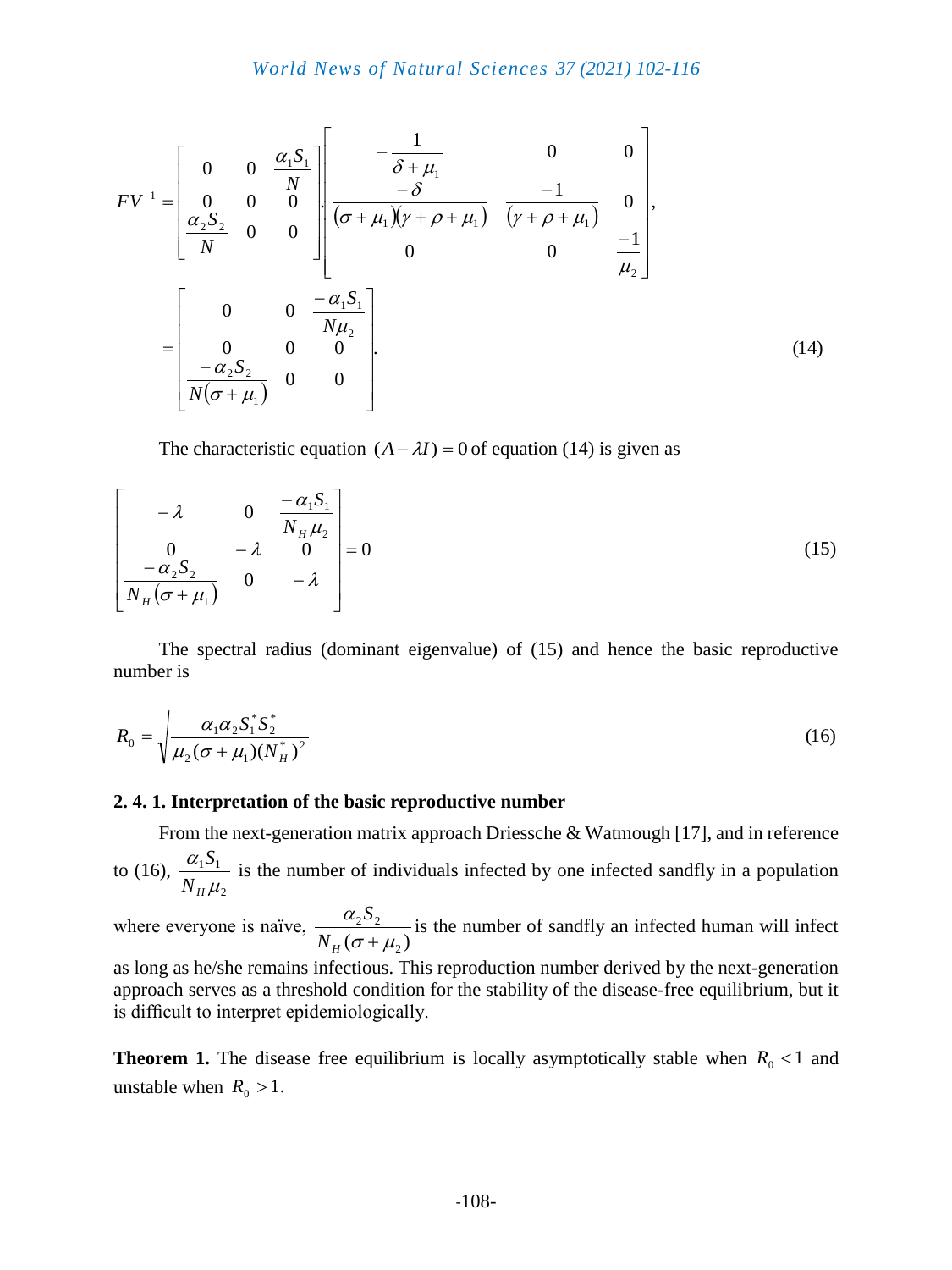## *World News of Natural Sciences 37 (2021) 102-116*

#### **Proof:**

The local stability of the disease free equilibrium is a direct consequence of Driessche & Watmough [17]. This can be supported by showing that the Jacobian (17) of the system (1) to (6) at the disease free equilibrium (10) has negative eigenvalues.

At the disease free equilibrium, the Jacobian of the model is given by:

$$
J_{E^*} = \begin{pmatrix}\n-\mu & 0 & 0 & 0 & 0 & -\frac{\alpha_1 S_1^*}{N} \\
0 & -(\sigma + \mu_1) & 0 & 0 & 0 & \frac{\alpha_1 S_1^*}{N} \\
0 & \sigma & -(\mu_1 + \rho + \gamma) & 0 & 0 & 0 \\
0 & 0 & \gamma & -\mu_1 & 0 & 0 \\
0 & 0 & -\frac{\alpha_2 S_2^*}{N} & 0 & -\mu_2 & 0 \\
0 & 0 & \frac{\alpha_2 S_2^*}{N} & 0 & 0 & -\mu_2\n\end{pmatrix}
$$
\n(17)

Such that the characteristic equation  $(J_{E^*} - \lambda I) = 0$  becomes

$$
\begin{pmatrix}\n\mu_1 - \lambda_1 & 0 & 0 & 0 & 0 & \frac{\alpha_1 S_1^*}{N} \\
0 & (\sigma + \mu_1) - \lambda_2 & 0 & 0 & 0 & -\frac{\alpha_1 S_1^*}{N} \\
0 & \sigma & (\mu_1 + \rho + \gamma) - \lambda_3 & 0 & 0 & 0 \\
0 & 0 & -\gamma & \mu_1 - \lambda_4 & 0 & 0 \\
0 & 0 & \frac{\alpha_2 S_2^*}{N} & 0 & \mu_2 - \lambda_5 & 0 \\
0 & 0 & -\frac{\alpha_2 S_2^*}{N} & 0 & 0 & \mu_2 - \lambda_6\n\end{pmatrix} = 0
$$
\n(18)

simplifying (18) we have,

$$
(\mu_1 - \lambda_1)(\mu_1 - \lambda_4)(\mu_1 - \lambda_5) \begin{pmatrix} (\sigma + \mu_1) - \lambda_2 & 0 & -\frac{\alpha_1 S_1^*}{N} \\ \sigma & (\mu_1 + \rho + \gamma) - \lambda_3 & 0 \\ 0 & -\frac{\alpha_2 S_2^*}{N} & \mu_1 - \lambda_6 \end{pmatrix} = 0
$$
 (19)

$$
(\mu_1 - \lambda_1)(\mu_1 - \lambda_4)(\mu_1 - \lambda_5)((\sigma + \mu_1) - \lambda_2)((\mu_1 + \rho + \gamma) - \lambda_3)(\mu_1 - \lambda_6) = 0
$$
\n(20)

such that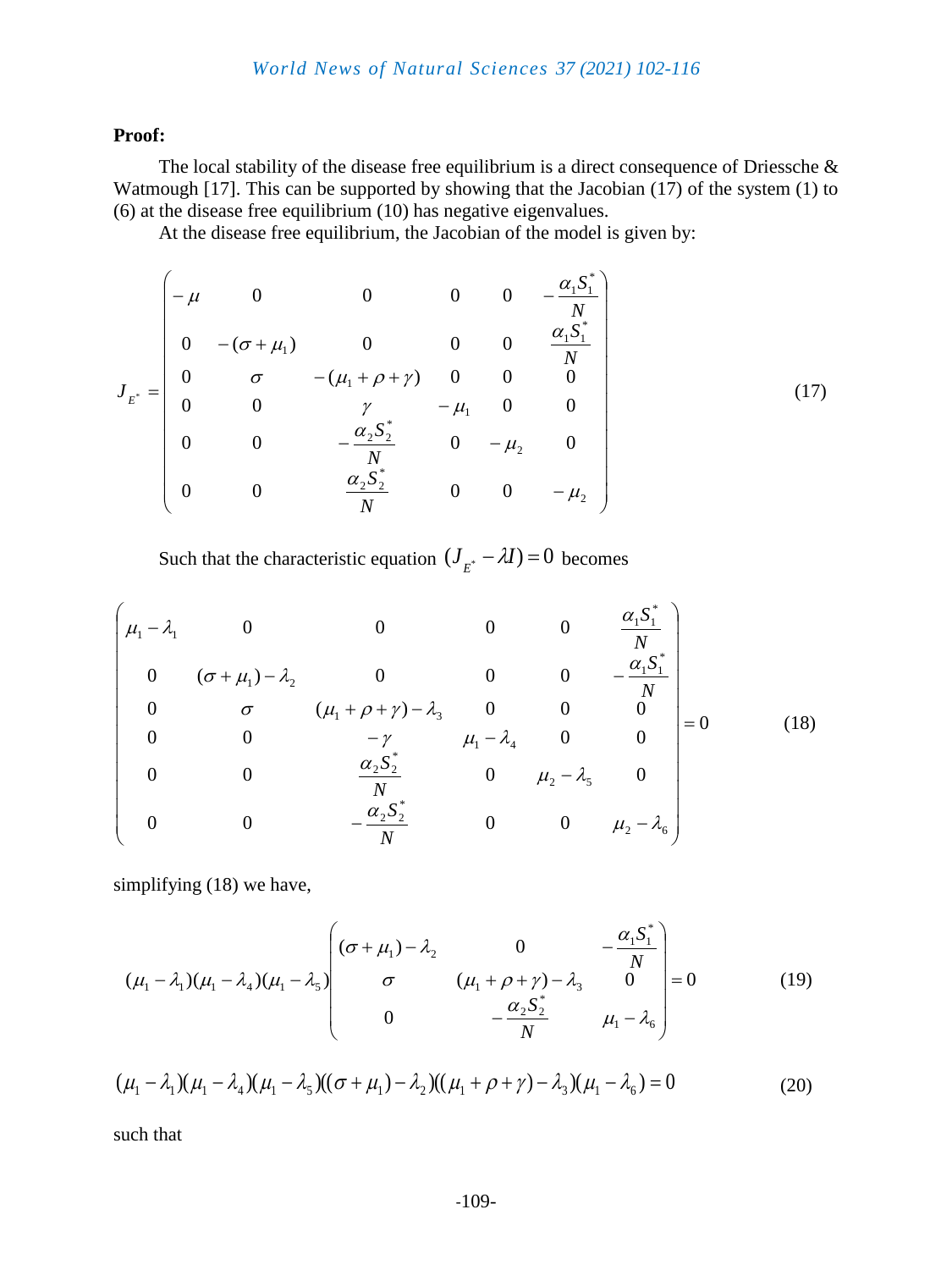$\lambda_3 = -(\mu_1 + \rho + \gamma).$  $\lambda_2 = -(\sigma + \mu_1),$  $\lambda_1 = \lambda_4 = \lambda_5 = \lambda_6 = -\mu_1$ ,

Since all the eigenvalues are negative we have confirmed that the DFE locally, asymptotically stable.

## **2. 5. Global stability of disease free equilibrium**

To ascertain the global stability of the disease free equilibrium (DFE) we employ the technique in Hove-Musekwa *et al*. [18]. Consider the infected compartments (2), (3) and (5) of the model equations. From (16) let  $F_i$  be the rate of appearance of new infections in compartment *i* and  $V_i = V_i^- - V_i^+$  be the difference between the rate of transfer of individual out of and into compartment  $i$  by all other means, we can write equation  $(2)$ ,  $(3)$  and  $(5)$  in terms of  $F_i - V_i$  (rate of transfer in compartment *i*), taking the Jacobian of  $F_i$  and  $V_i$  as  $F$  and  $V$ respectively, we have:

$$
\begin{pmatrix} E'(t) \\ I'_1(t) \\ I'_2(t) \end{pmatrix} = (F - V) \begin{pmatrix} E \\ I_1 \\ I_2 \end{pmatrix} - \begin{pmatrix} \alpha_1 \left( \frac{\beta_1 \mu_2}{\beta_1 \mu_2 + \beta_2 \mu_1} - \frac{S_1}{N} \right) \\ 0 \\ \alpha_2 \left( \frac{\beta_2 \mu_1}{\beta_1 \mu_2 + \beta_2 \mu_1} - \frac{S_2}{N} \right) \end{pmatrix}
$$
(21)

given that matrices F and V are defined by (11). Even so, because  $S_1 \leq \frac{p_1}{q_1}$ , 1 1  $1 - \mu$  $S_1 \leq \frac{\beta_1}{\beta_1}$ , we have  $\overline{1}$  $1 \times P_1$  $\mu$  $\leq \frac{\beta}{\cdot}$ *N S*

for all  $t \le 0$  *in* D. Similarly, we also have  $\frac{b_2}{b_1} \le \frac{\mu_2}{c_2}$ . 2 2  $\mu$   $\mu$  $\mu$  $\leq \frac{\beta_2}{\beta}$ *N*  $\frac{S_2}{S} \leq \frac{\beta_2}{S}$ . Thus

$$
\begin{pmatrix} E'(t) \\ I'_1(t) \\ I'_2(t) \end{pmatrix} < (F - V) \begin{pmatrix} E \\ I_1 \\ I_2 \end{pmatrix}.
$$
\n(22)

Since the matrix  $F - V$  is a Hurwitz matrix, it follows that (22) is stable for  $R_0 < 1$ , following Lemma 1 of Driessche & Watmough [17]. Hence  $(E, I_1, I_2) \rightarrow (0,0,0)$  as  $t \rightarrow \infty$ . By comparison theorem Martynyuk *et al.*, [16] we have that  $(E, I_1, I_2) \rightarrow (0,0,0)$ . Thus 1 1  $1 - \mu$  $S_1 \rightarrow \frac{\beta_1}{2}$  and 2 2  $2 \triangleq \overline{\mu}$  $S_2 \leq \frac{\beta_2}{\beta_1}$  at DFE whenever  $E = I_1 = I_2 = 0$ . Thus,  $(E, I_1, I_2) \rightarrow E^*$  $(E, I_1, I_2) \to E^*$  as  $t \to \infty$ , for  $R_0$  < 1, so  $E^*$  is globally asymptotically stable.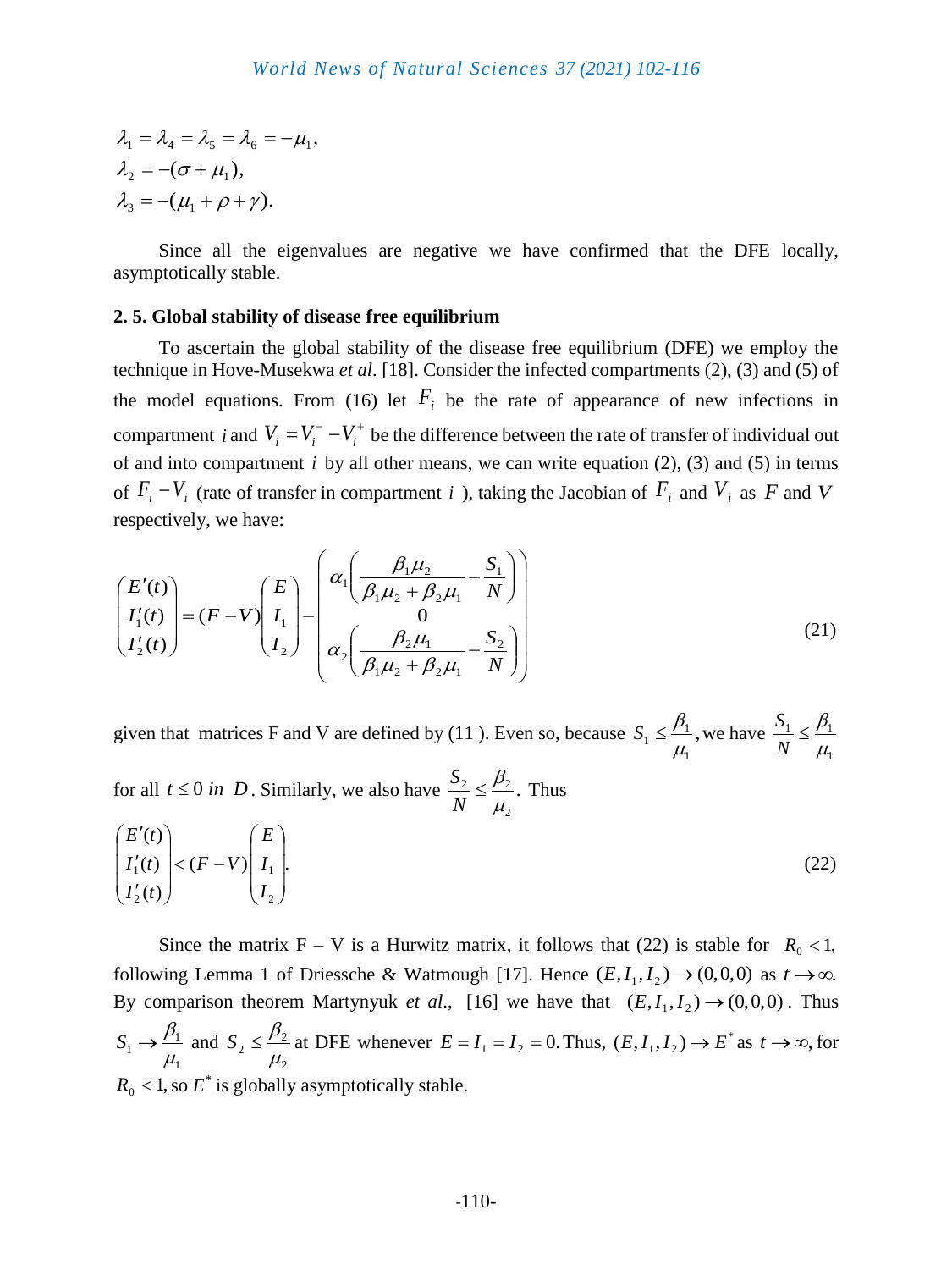## **2. 6. Endemic Equilibrium of the model**

This is an equilibrium state where at least one of the infected compartments of the model is non-zero. If we represent the endemic equilibrium (EE) by  $E^{**} = (S^{**}_1, E^{**}, I^{**}_1, R^{**}, S^{**}_2, I^{**}_2)$ 2 \*\* 2  $\overset{**}{\bullet}$   $\mathbf{D}^{**}$ 1  $\overset{**}{\phantom{o}}\, \bm{\mathit{\Gamma}}^{**}$  $E^{**} = (S_1^{**}, E^{**}, I_1^{**}, R^{**}, S_2^{**}, I_1^{**})$ , solving equations (1) to (6) simultaneously, we have that

$$
S_1^{**} = \frac{\beta_1 N_H}{\alpha_1 I_2^{**} + \mu_1 N_H} \tag{23}
$$

$$
E^{**} = \frac{\alpha_1 \beta_1 I_2^{**}}{(\alpha_1 I_2^{**} + \mu_1 N)(\sigma + \mu_1)}
$$
(24)

$$
I_1^{**} = \frac{\sigma \alpha_1 \beta_1 I_2^{**}}{(\mu_1 + \rho + \gamma)(\alpha_1 I_2^{**} + \mu_1 N)(\sigma + \mu_1)}
$$
(25)

$$
R^* = \frac{\sigma \alpha_1 \beta_1 I_2^*}{(\mu_1 + \rho + \gamma)(\alpha_1 I_2^* + \mu_1 N)(\sigma + \mu_1)}
$$
(26)

$$
(\mu_1 + \rho + \gamma)(\alpha_1 I_2^+ + \mu_1 N)(\sigma + \mu_1)
$$
  

$$
S_2^* = \frac{\beta_2 N(\mu_1 + \rho + \gamma)(\alpha_1 I_2^* + \mu_1 N)(\sigma + \mu_1)}{\alpha_2 \sigma \alpha_1 \beta_1 I_2^* + \mu_2 N(\mu_1 + \rho + \gamma)(\alpha_1 I_2^* + \mu_1 N)(\sigma + \mu_1)}
$$
(27)

$$
I_2^{**} = \frac{\alpha_2 \beta_2 \beta_1 \sigma \alpha_1 - N \mu_2^2 (\mu_1 + \rho + \gamma)(\mu_1 N \sigma + \mu_1^2 N)}{\mu_2 [\alpha_1 \alpha_2 \beta_1 \sigma + N \mu_2 (\mu_1 + \rho + \gamma)(\sigma \alpha_1 + \alpha_1 \mu_1)]}
$$
(28)

Therefore the endemic equilibrium (EE) of the model in terms of the infected sandfly  $I_2$ can be obtained explicit by substituting  $(28)$  into,  $(23)$ ,  $(24)$ ,  $(25)$ ,  $(26)$ , and  $(28)$ .

On the other hand, the matrix containing all partial derivative of the model (1) to (6) evaluated at the endemic equilibrium is given by

$$
J_{E^{**}} = \begin{pmatrix}\n-\left(\mu + \frac{\alpha_1 I_2^{**}}{N}\right) & 0 & 0 & 0 & 0 & -\frac{\alpha_1 S_1^{**}}{N} \\
\frac{\alpha_1 I_2^{**}}{N} & -(\sigma + \mu_1) & 0 & 0 & 0 & \frac{\alpha_1 S_1^{**}}{N} \\
0 & \sigma & -(\mu_1 + \rho + \gamma) & 0 & 0 & 0 \\
0 & 0 & \gamma & -\mu_1 & 0 & 0 \\
0 & 0 & -\frac{\alpha_2 S_2^{**}}{N} & 0 & -\left(\frac{\alpha_2 I_1^{**}}{N} + \mu_2\right) & 0 \\
0 & 0 & \frac{\alpha_2 S_2^{**}}{N} & 0 & \frac{\alpha_2 I_1^{**}}{N} & -\mu_2\n\end{pmatrix}
$$
\n(29)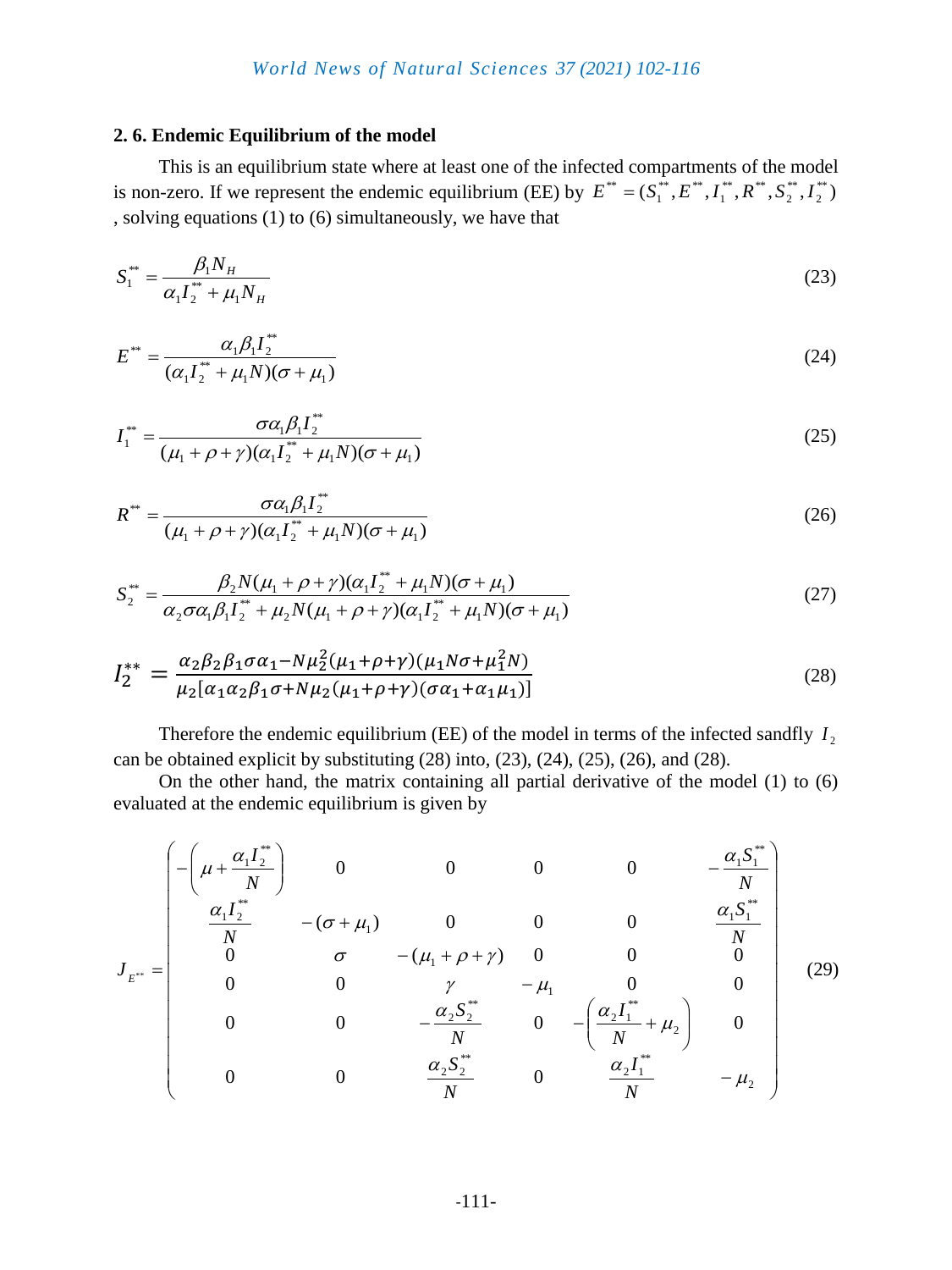

**Figure 2.** Fitting of the monthly cases of *Visceral leishmaniasis* in South Sudan from Jan to December 2011. Data is from [22].



**Figure 3.** Simulation of exposed population with various values of biting rate of sandflies ( *a* ). The figure shows the effect of low biting rate of sandflies  $(a = 0.25)$ , average biting rate  $(a = 0.55)$  and high biting rate  $(a = 0.75)$ . Other parameters are as listed in Table 1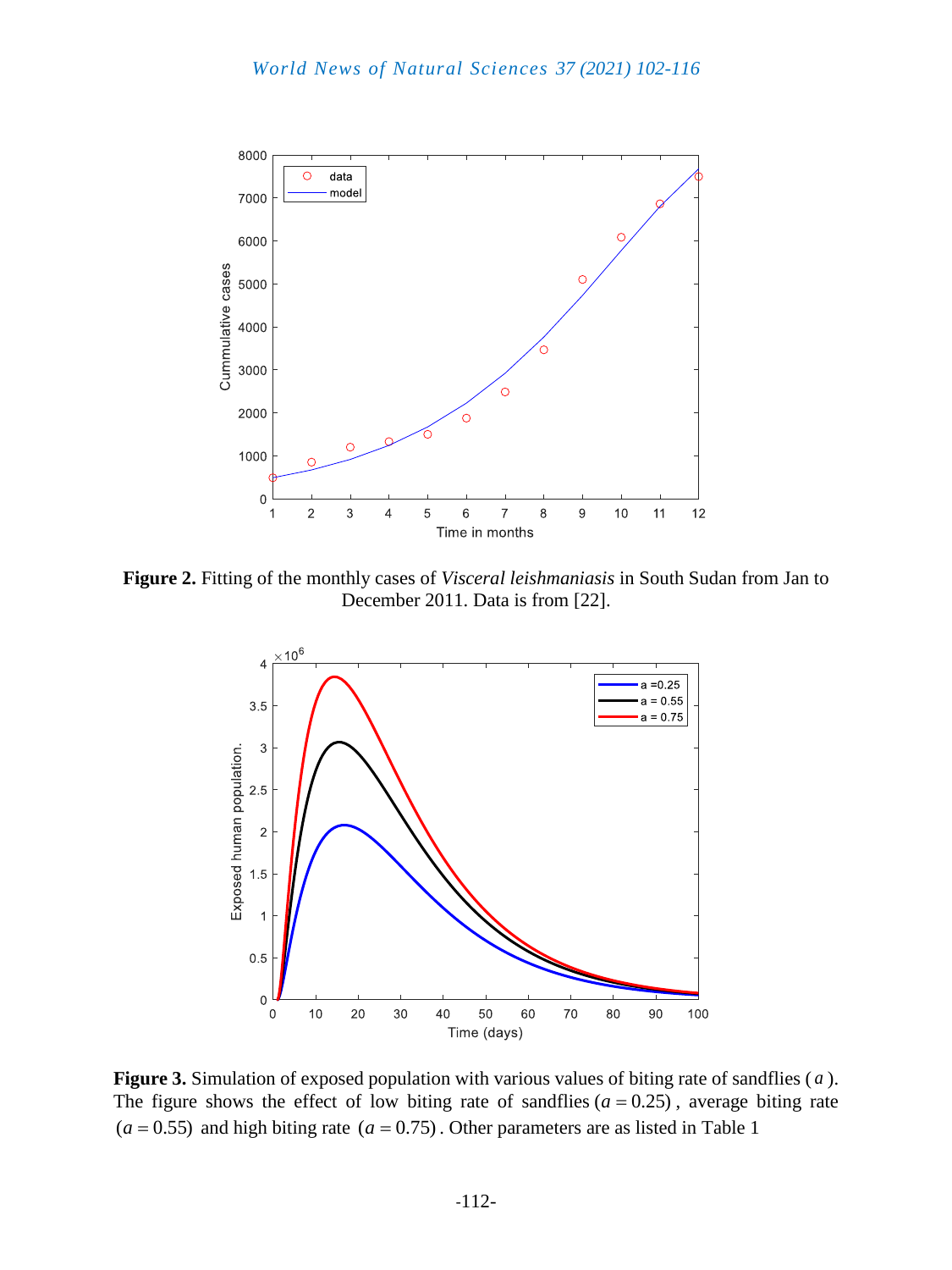

**Figure 4.** Simulation of the exposed population with various values of sigma. The figure displays the effect of low (sigma =  $0.015$ ), average (sigma =  $0.045$ ) and high (sigma =  $0.075$ ) detection rate of new cases on the exposed population.



**Figure 5.** 2D contour plot of the basic reproductive number  $R_0$  as a function of sandfly to human infection rate  $\alpha_1$ , and recovery rate  $\sigma$ , parameter values are as listed in Table 1. The figure shows the values of  $\alpha_1$  and  $\sigma$  at which  $R_0 < 1$ ,  $R_0 = 1$  and  $R_0 > 1$ . The parameter values are as listed in Table 1.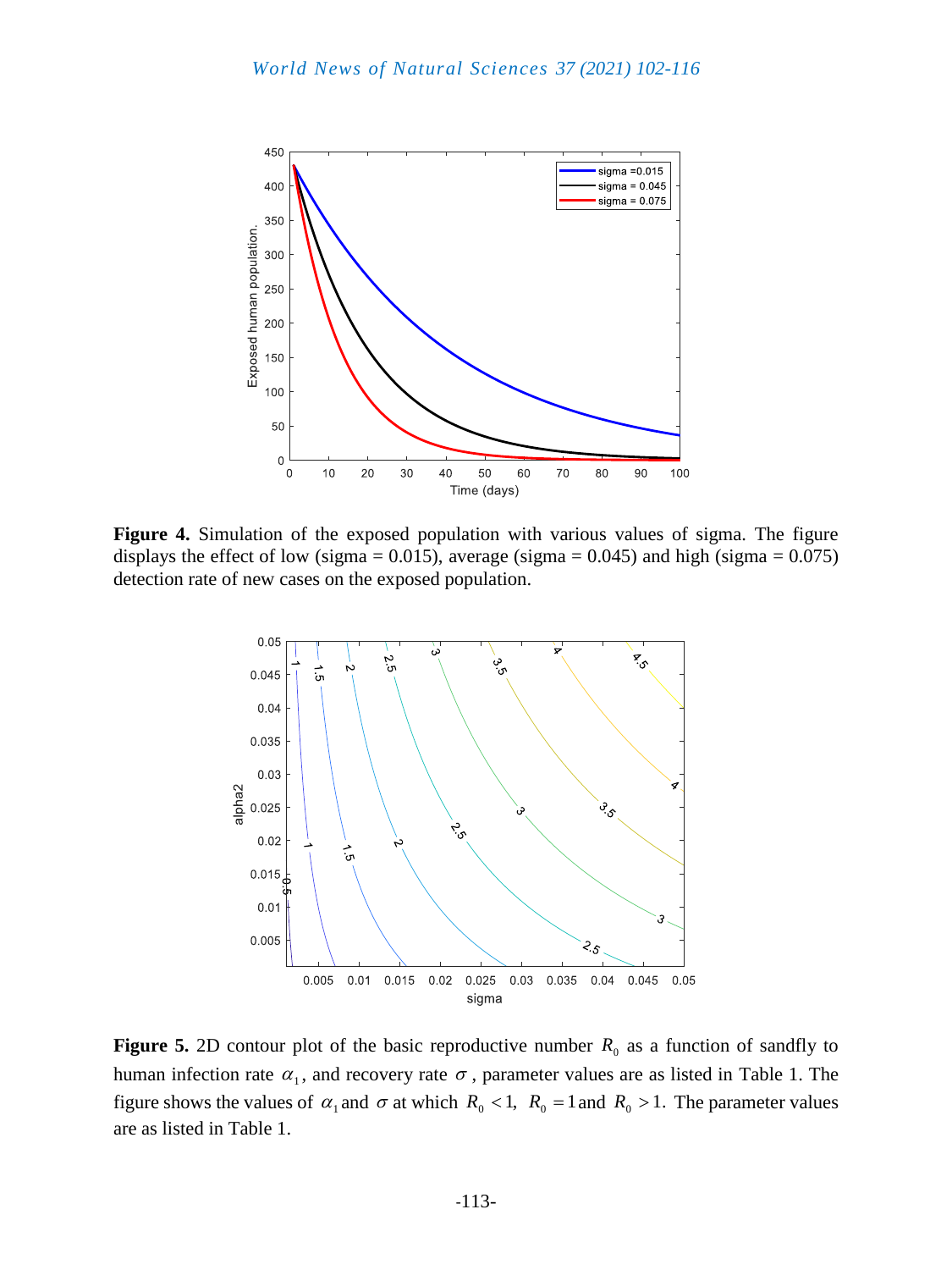## **2. 7. Model parameterization**

Models that cannot relate well to live data are assumed to be a mere academic exercise that may not be much of help in solving real life problem that is modelled. Linking our models to data is necessary, for it helps us not only to gain more confidence in the model that we have created, but also to obtain realistic estimates of the parameters. The parameter *values* must be determined before we can think about the model simulation, this process of determining the values of the parameters of a model is called model *parameterization*. Parameter values can sometimes be found by performing specific experiments or by literature searches. However, as is most often, our model parameter values were found by *calibration,* where parameters are estimated by fitting the model to data. The data used here is the monthly cases of visceral leishmaniasis in South Sudan from January to December 2014 [22].

We opted for the least–square approach as against interpolation since the data may contain errors and capturing every little change in them may be impractical. In the least-squares approach, we assume that the time coordinates of the data are exact, but their *y*-coordinates may be distorted. We fit the solution curve through the data (see Figure 3) so that the sum of the squares of the vertical distances from the data points to the point on the curve is as small as possible.

In particular we fitted the reported cases  $E(t)$  to the monthly data  $(t_i, Y_i)$ ,... $(t_n, Y_n)$  with

sum of squares error  $SSE = \sum_{i=1}^{n} (Y_i - E(t_i))$  $=\sum_{i=1}^{n}(Y_{i}$ *i*  $SSE = \sum (Y_i - E(t_i))$ 1  $(t_i)$ <sup>2</sup> which is a function of the parameters of the model

is then minimized. This minimization is implemented using the matlab function *fminsearch,* the best fit parameter values from this iterative procedure is then used for model simulation.

#### **2. 8. Model simulation**

We use the values of the parameters that best fit our model to data alongside other parameter values Figure 2 to determine the effectiveness of various control measure of *Visceral leishmaniasis.* 

## **3. CONCLUSIONS**

We represented the transmission dynamics of Visceral Leishmaniasis in human and sandfly populations using a set of six ordinary differential equations. Our model was parameterized using the monthly cases of LV in South Sudan from January to December 2011 [22]. We explored the qualitative features of the model in other to assess some control strategies. The basic reproductive number of the model was obtained using the next generation approach. The local stability of the disease free equilibrium of the model was shown to be stable using the eigenvalues of the Jacobian matrix evaluated at the same equilibrium, whereas the global stability was shown to be stable using the standard comparison theory. Our result reveals that the number of exposed populations will be reduced if the biting rate of sandfly is kept at the barest minimum Figure 3. Also the value of the detection rate that will further reduce the burden of new cases is depicted in Figure 4. Finally, the values of  $\alpha_1$  and  $\sigma$  at which the basic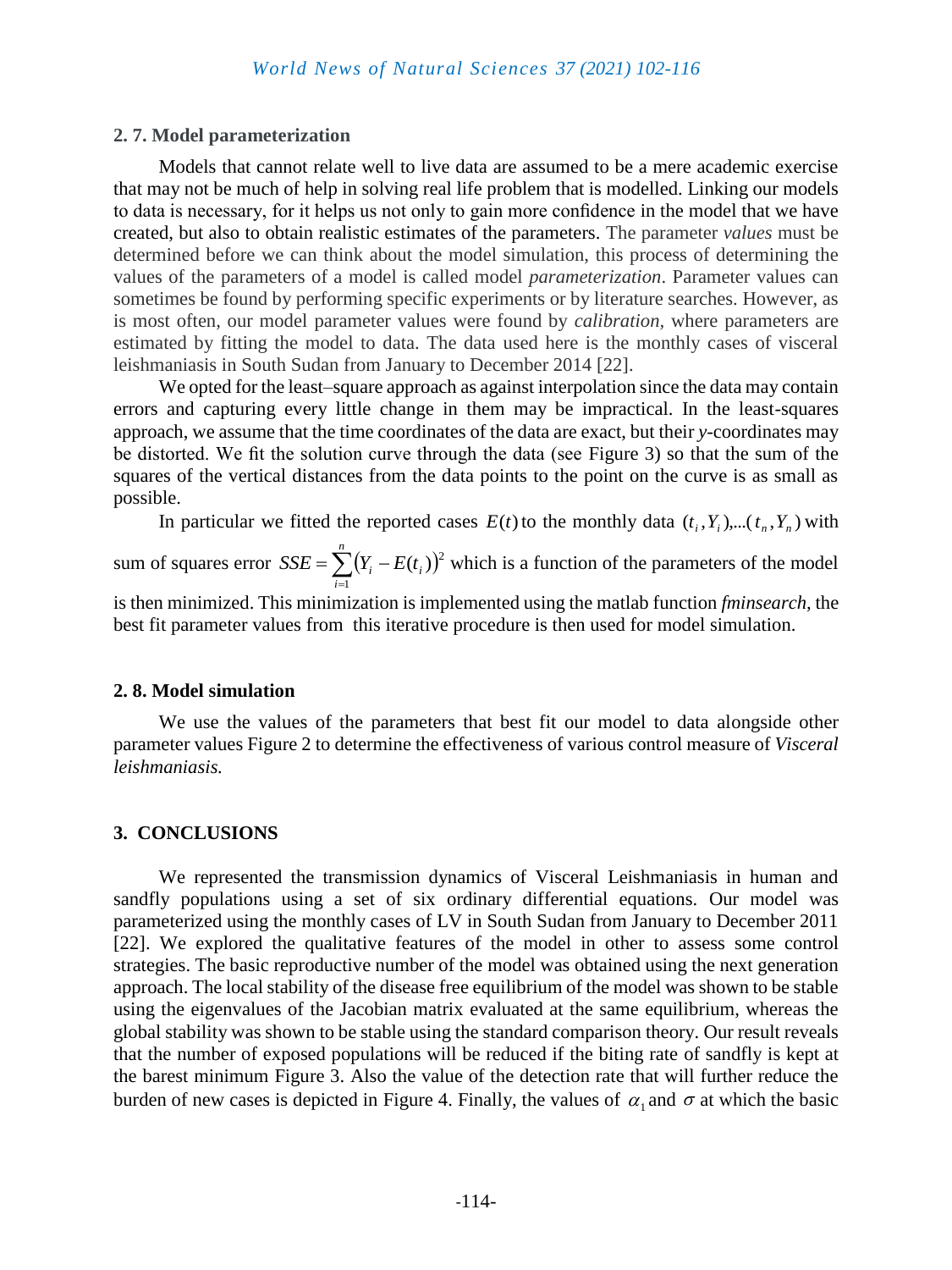reproductive number will be less, equal, or greater than unity is depicted in Figure 5. This model can be improved by incorporating the reservoir population and other control parameters.

## **References**

- [1] Pau D Ready, Epidemiology of visceral leishmaniasis. *Clin. Epidemiol.* 6, pp. 147–154, 2014, doi: 10.2147/CLEP.S44267
- [2] T. V. Piscopo and C. M. Azzopardi, Leishmaniasis. *Postgrad. Med. J.* vol. 83, no. 976, pp. 649–657, 2007, doi: 10.1136/pgmj.2006.047340corr1
- [3] A. J. VK Garg, S Agrawal, S Rani, Post‐kala‐azar dermal leishmaniasis in Nepal. *Int J Derm.* vol. 40, pp. 179–184, 2001
- [4] S. Mandal, R. Sarkar, and S. Sinha, Mathematical models of malaria A review. *Malar. J.* vol. 10, no. 1, p. 202, 2011, doi: 10.1186/1475-2875-10-202
- [5] N. Bacaër and S. Guernaoui, The epidemic threshold of vector-borne diseases with seasonality: The case of cutaneous leishmaniasis in Chichaoua, Morocco. *J. Math. Biol.* vol. 53, no. 3, pp. 421–436, 2006, doi: 10.1007/s00285-006-0015-0
- [6] A. Stauch *et al.*, Visceral leishmaniasis in the indian subcontinent: Modelling epidemiology and control. *PLoS Negl. Trop. Dis.* vol. 5, no. 11, 2011, doi: 10.1371/journal.pntd.0001405
- [7] M. H. A. H. Ibrahim M. Elmojtaba, J. Y.T. Mugisha, Vaccination model for visceral leishmaniasis with infective immigrants. *Math. Methods Appl. Sci.* vol. 11, no. 2, pp. 216–226, 2013
- [8] L. M. Ribas, V. L. Zaher, H. J. Shimozako, and E. Massad, Estimating the optimal control of zoonotic visceral leishmaniasis by the use of a mathematical model. *Sci. World J.* 2013, 810380, doi: 10.1155/2013/810380
- [9] Subramanian A, Singh V, Sarkar RR. Understanding Visceral Leishmaniasis Disease Transmission and its Control—A Study Based on Mathematical Modeling. *Mathematics* 2015; 3(3): 913-944. https://doi.org/10.3390/math3030913
- [10] M. Zamir, G. Zaman, and A. S. Alshomrani, Control strategies and sensitivity analysis of anthroponotic visceral leishmaniasis model. *J. Biol. Dyn.* vol. 11, no. 1, pp. 323–338, 2017, doi: 10.1080/17513758.2017.1339835
- [11] E. A. Le Rutte *et al.*, Elimination of visceral leishmaniasis in the Indian subcontinent: a comparison of predictions from three transmission models. *Epidemics*, vol. 18, no. 2017, pp. 67–80, 2017, doi: 10.1016/j.epidem.2017.01.002
- [12] S. Biswas, Mathematical modeling of Visceral Leishmaniasis and control strategies. *Chaos, Solitons and Fractals*, vol. 104, no. June, pp. 546–556, 2017, doi: 10.1016/j.chaos.2017.09.005
- [13] E. Agyingi and T. Wiandt, Analysis of a Model of Leishmaniasis with Multiple Time Lags in All Populations. *Math. Comput. Appl.* vol. 24, no. 2, p. 63, 2019, doi: 10.3390/mca24020063